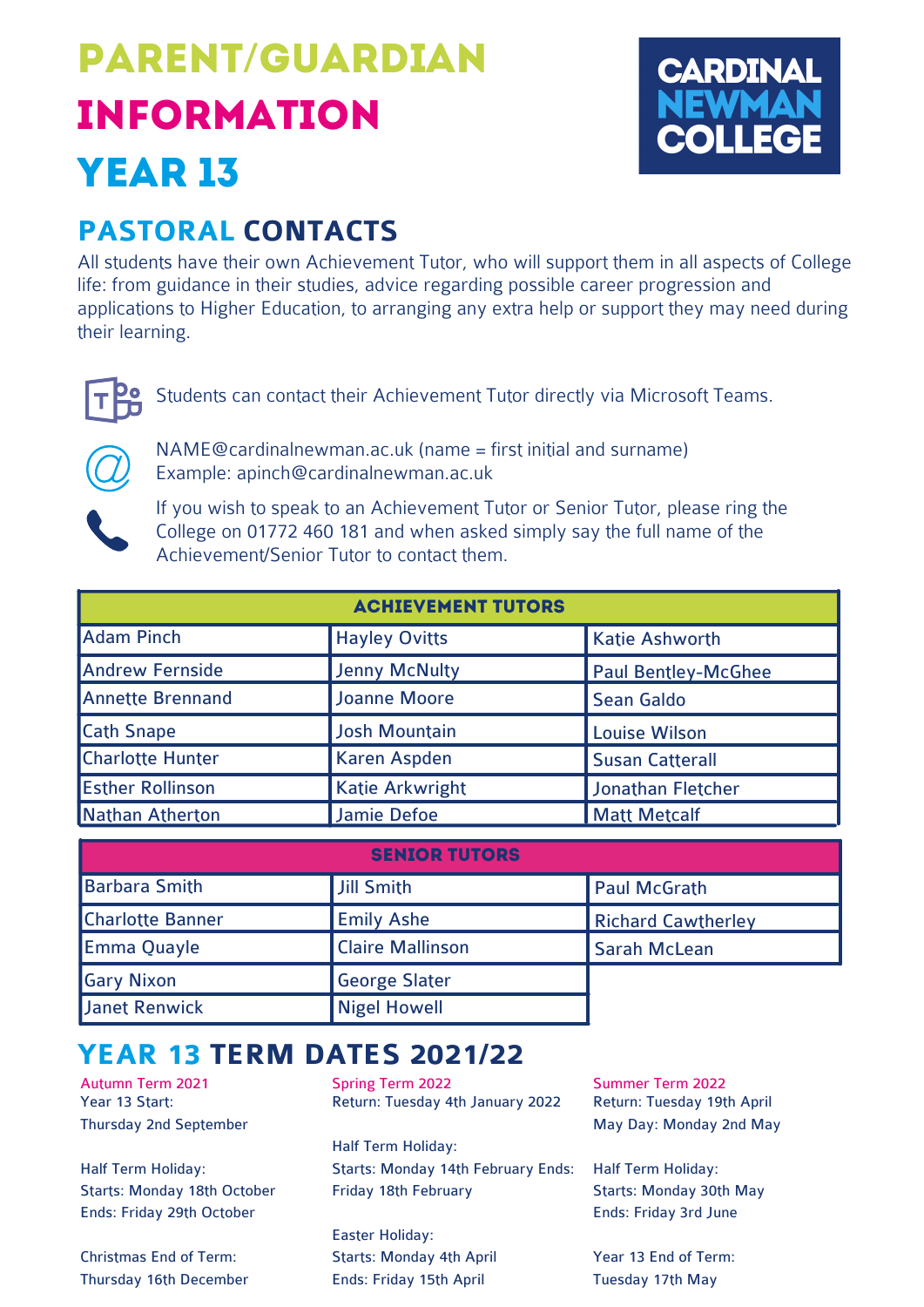# **STUDENT TIMETABLE 2021/22**

| <b>MONDAY</b>       | <b>TUESDAY</b>        | <b>WEDNESDAY</b>                                 | <b>THURSDAY</b>       | <b>FRIDAY</b>          |
|---------------------|-----------------------|--------------------------------------------------|-----------------------|------------------------|
|                     |                       |                                                  | <b>8:10 MASS</b>      |                        |
| El                  | C1                    | <b>A3</b>                                        | C <sub>3</sub>        | <b>A4</b>              |
| 09:30 - 10:40       | 09:30 - 10:40         | 09:30 - 10:40                                    | 09:30 - 10:40         | 09:30 - 10:40          |
| B1                  | D2                    | <b>C2</b>                                        | 13                    | <b>B4</b>              |
| $10:45 - 11:55$     | $10:45 - 11:55$       | $10:45 - 11:55$                                  | $10:45 - 11:55$       | $10:45 - 11:55$        |
|                     |                       | <b>BREAK</b>                                     |                       |                        |
| F1                  | <b>B2</b>             | E2                                               | D3                    | 154                    |
| 12:10 - 13:20       | 12:10 - 13:20         | 12:10 - 13:20                                    | 12:10 - 13:20         | 12:10 - 13:20          |
| Dl<br>13:25 - 14:35 | F2<br>$13:25 - 14:35$ | <b>COLLEGE</b><br><b>COMMUNAL</b><br><b>TIME</b> | B3<br>$13:25 - 14:35$ | DZ.<br>$13:25 - 14:35$ |
| ДI                  | А2                    | E3                                               | E4                    | <b>C4</b>              |
| 14:40 - 15:50       | 14:40 - 15:50         | 14:10 - 15:20                                    | 14:40 - 15:50         | 14:40 - 15:50          |

# **COLLEGE TIMELINE**





UCAS Early Applicant

- Check key contacts on CEDAR such UCAS Early Applicant College as your child's Achievement Tutor
- Research and preparation for their plans after Newman (visit Careers area of Newman Connect)
- deadline 1st October
- Oxbridge & BMAT mock tests



November Y13 CAP 4 Progress Report

- College Assessment Point 4
- UCAS College deadline 26th November
- Progress Reports visible on cedar



March Y13 CAP 5 Finals



April Y13 CAP 5 Progress Report Consultation Events

- CAP 5 Finals CAP 5 Progress Reports
	- Parent Consultation Events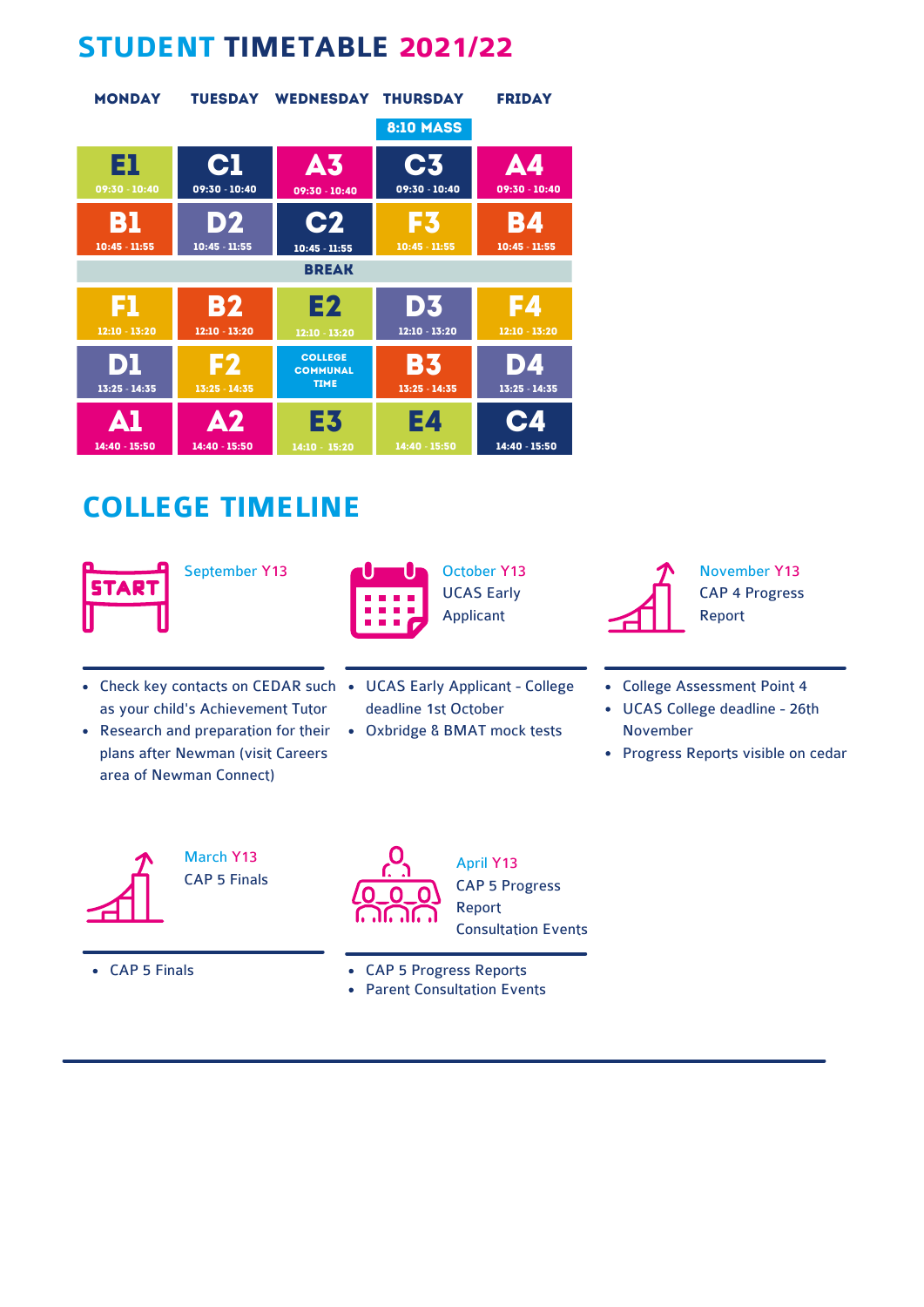# **SUPPORT AT NEWMAN**

#### **HEALTH & WELLBEING**



This team can meet with your child to talk about how they are feeling and signpost them to emotional and/or academic support. They can share a range of resources, from links to charity websites, NHS approved apps and worksheets. To contact the team email [health&wellbeing@cardinalnewman.ac.uko](mailto:health&wellbeing@cardinalnewman.ac.uk)r Paul Bentley-McGhee via Microsoft Teams.

### **COUNSELLING**



We have a team of qualified therapists offering professional talking therapy. Students can get in touch via email [counselling@cardinalnewman.ac.uk](mailto:counselling@cardinalnewman.ac.uk)

### **STUDY SKILLS**



Students can look out for study skills sessions advertised on College News (Teams) throughout the year and subject specific support through Curriculum Plus.

### **CAREERS**



Careers can be found at the entrance to the St Wilfrid's building and can provide information, advice and guidance on all aspects of your child's future plans, including UCAS and apprenticeships. Students will get regular updates via the Careers Microsft Team notification and can also email the team at [careers@cardinalnewman.ac.uk](mailto:careers@cardinalnewman.ac.uk)

### **STUDENT HUB**



For a range of student services, including transport and bursary queries, students can visit the Student Hub on the Ground Floor of St Francis.

### **CHAPLAINCY**



Students can find the Chaplaincy Team in the St Bede's building, their office is on the Ground Floor, near **Starbucks** 

### **ADDITIONAL LEARNING SUPPORT - ALS**



Our dedicated and specialist learning support team can support students with specific learning/health needs. You son/daughter can visit their office in St Bede's (B113). Please ensure you keep them up-to-date with any medical / health conditions.

### **NEWMAN ACTIVE**



Newman Active provide a wide range of social and physical enrichment opportunities. Students can look out for events posted on College News via Microsoft Teams and their college email.

#### **SAFEGUARDING**



If you need to speak to a member of our dedicated safegaurding team please contact college asking for James Wildig (Assistant Principal), Jude Chapman, Karen Aspden or Rebecca Moore